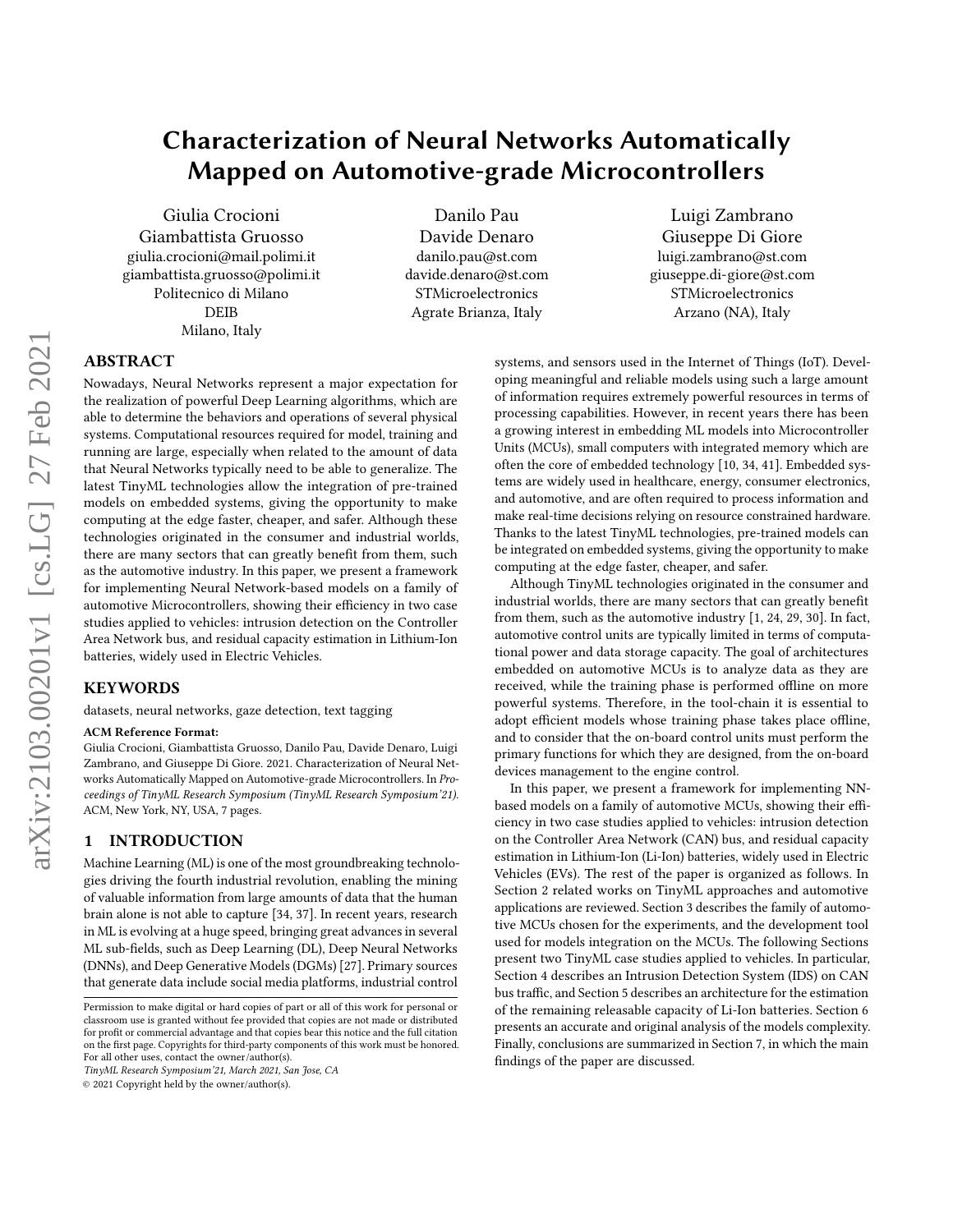TinyML Research Symposium'21, March 2021, San Jose, CA Crocioni Gruosso, et al.

## <span id="page-1-0"></span>2 RELATED WORKS

In recent years, modern vehicles have been equipped with dozens of Electronic Control Units (ECUs), embedded systems that control many vehicles functions, and whose functional requirements have become increasingly complex [\[9\]](#page-5-6).

<span id="page-1-2"></span>Figure 1: In-vehicle communication system example, taken from [\[22\]](#page-5-7).



Figure [1](#page-1-2) shows an example of an In-vehicle communication system [\[22\]](#page-5-7) that contains several sub-networks with different functionalities interconnected by means of a gateway. In such a system, it becomes increasingly important to use traditional control techniques combined with ML and Artificial Intelligence (AI) methods. Since MCUs in automotive embedded electronics are resourceconstrained, there is a growing interest in integrating TinyML technologies, that have already been widely used in other consumer applications. New ML solutions in automotive are being developed each year in both industry and literature [\[1,](#page-5-2) [24,](#page-5-3) [29,](#page-5-4) [30\]](#page-5-5). In this paper, we present a methodology to embed ML models into automotivegrade MCUs, and we apply it on two typical applications, that are described below.

#### 2.1 Intrusion Detection Systems

A CAN bus is a multi-master message protocol, which is used to interconnect ECUs in automotive systems (e.g., modern vehicles) [\[14\]](#page-5-8). This communication protocol meets the requirements for real-time communication, and low implementation cost. With a maximum transfer rate of 1 Mbit/sec, CAN bus is the de facto standard for ECUs interconnections [\[22\]](#page-5-7). Vehicles manufacturers must carefully design interconnections between critical and noncritical sub-networks, trying to prevent attacks on ECUs, such as the ones that exploit vulnerabilities in the infotainment system. Researchers demonstrated that it is possible to exploit a feature defined in the CAN standard, and to disable the braking system [\[15,](#page-5-9) [26\]](#page-5-10). Although the CAN protocol was originally designed to be secure, every vehicle using CAN bus is open to attack [\[23\]](#page-5-11). Some CAN bus vulnerabilities already found by researchers are listed below:

• It is a multicast message protocol with no intrinsic addressing and authentication mechanism. Therefore, a compromised ECU can access every message in its sub-network, and can send messages with a false identity.

- It is a bandwidth-constrained protocol for nowadays vehicles, making it challenging to introduce message encryption.
- Most nodes are automotive-grade MCUs with limited memory and computational capability, making it difficult to implement complex security protocols.

The introduction of an IDS can be a suitable countermeasure to CAN bus vulnerabilities. One of the intrusion detection methods is the anomaly-based approach. An intuitive description of this method is to consider a monitoring system, an ECU, that listens to CAN bus traffic and learns normal behavior. The intruder activities raise abnormal traffic, and this alerts the trained IDS.

## 2.2 Battery Releasable Capacity

In recent years, Li-Ion batteries are receiving significant interest because of their several advantages in terms of high specific energy and power [\[25\]](#page-5-12). Rechargeable battery stacks based on Li-Ion cells are used to power many systems, including portable devices, such as smartphones, and automotive systems, such as Hybrid Electric Vehicles (HEV) and Electric Vehicles (EV) [\[2,](#page-5-13) [13,](#page-5-14) [31\]](#page-5-15). To increase the safety, reliability, and cost-effectiveness of a battery, it is essential to improve the Battery Management System (BMS) features. [\[32\]](#page-5-16). In this regard, battery capacity estimation is essential as it allows the calculation of the State of Health (SoH). SoH is a measure of battery functionality in energy storage and delivery, and represents a fundamental parameter for the Battery Health Monitoring (BHM) [\[8\]](#page-5-17). Due to internal aging processes, capacity decays over the battery's lifetime even if it is not used, causing battery performance to decrease. Typically, a 20% reduction in rated capacity is considered the limit for safe use of the component (i.e.,  $C_{max} \leq 0.8 C_{rated}$ ), under which the battery performance may not be reliable [\[7,](#page-5-18) [11\]](#page-5-19). Therefore, SoH diagnosis and accurate releasable capacity estimation are essential for safety risks reduction, critical failure prevention, and appropriate battery replacement [\[12\]](#page-5-20). Data-driven methods based on ML techniques are widely used for battery capacity estimation [\[7\]](#page-5-18). They compute the releasable capacity starting from measurable parameters, such as voltage and current, which can be easily extracted from a vehicle via CAN bus [\[28\]](#page-5-21). Since SoH is highly non-linear and not directly observable, DL algorithms are shown to be more flexible and efficient than traditional methods [\[5\]](#page-5-22).

## <span id="page-1-1"></span>3 SPC5-STUDIO-AI: AUTOMATED CONVERSION OF PRE-TRAINED NEURAL NETWORKS

SPC5-Studio-AI is a plug-in component of the SPC5-STUDIO development environment, which supports the Chorus SPC58 MCU family. This tool provides the capability to automatically generate, execute, and validate pre-trained NN models on automotivegrade MCUs. It converts the models to optimized ANSI C code for SPC58 MCUs, and automatically profiles their complexity. Several DL frameworks are supported, such as Keras, TensorFlow Lite, ONNX, Lasagne, Caffe, and ConvNetJS. Thanks to a well-defined short number of public APIs, the ANSI C library can be imported into application-specific projects, such as the two case studies presented in Sections [4](#page-2-0) and [5.](#page-3-0) Moreover, SPC5-Studio-AI provides NN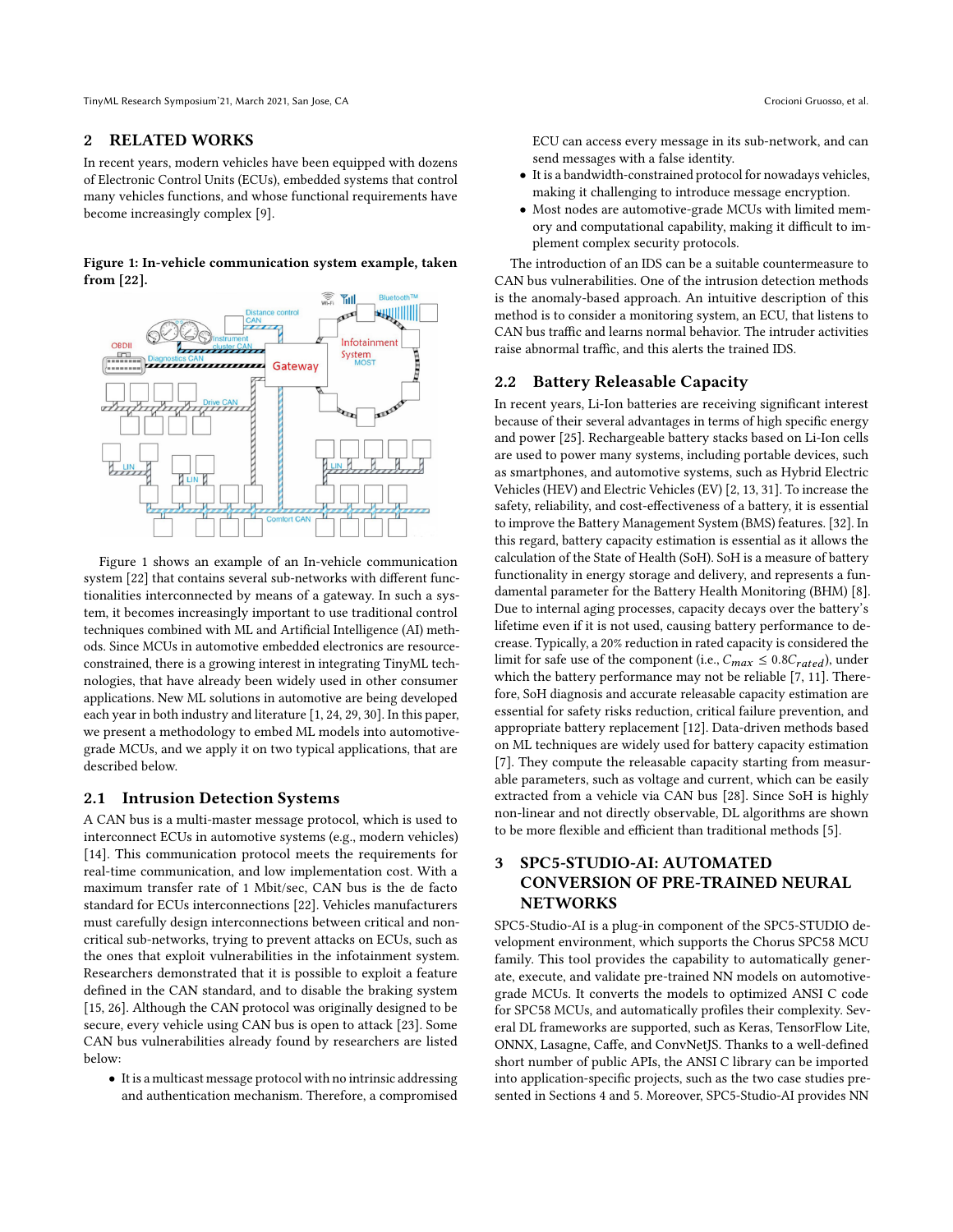validation and complexity profiling measuring key metrics such as validation error, memory requirements (i.e. Flash and RAM), and execution time, directly on MCUs. This plugin is integrated within SPC5-STUDIO development environment (currently version 6.0.0).



SPC5-Studio.AI was used to embed and to validate the developed NNs on three automotive-grade MCUs, suitable for applications which require low-power, connectivity and security [\[35\]](#page-6-4): SPC584B, SPC58EC, and SPC58NH. The main features of the chosen MCUs are shown in Table [1.](#page-2-1) Power consumption was computed considering each MCU at its maximum frequency, and with all cores enabled.

<span id="page-2-1"></span>Table 1: Main features of the automotive-grade MCUs used for the complexity analysis.

| Device  | Flash<br>[Mb] | <b>RAM</b><br>[Mb] | Clock<br>[MHz] | I/D Cache FPU |     | Power<br>Consumption<br>[mA] |
|---------|---------------|--------------------|----------------|---------------|-----|------------------------------|
| SPC584B | 2             | 192                | 120            | Yes           | Yes | 102.0                        |
| SPC58EC | 4             | 512                | 180            | Yes           | Yes | 132.6                        |
| SPC58NH | 10            | 1024               | 200            | Yes           | Yes | 239.6                        |

## <span id="page-2-0"></span>4 CASE STUDY 1: INTRUSION DETECTION IN AN AUTOMOTIVE NETWORK

In this Section, we present a Long Short-Term Memory (LSTM) Autoencoder to detect CAN bus anomalies raised by abnormal traffic, using the SynCAN dataset [\[17\]](#page-5-23). After embedding and validating the pre-trained Autoencoder into the aforementioned automotive MCUs, its complexity was profiled.

## 4.1 Dataset

A CAN bus is a multi-master message broadcast system, in which each message (or packet) has a standard format consisting of a timestamp, an identifier ID, and up to 8 bytes of payload. The ID represents the type of message, and the payload may carry one or more meaningful signals. Thus, the CAN bus traffic in a

<span id="page-2-2"></span>

| Figure 3: The structure of a CAN data frame, taken from [6]. |  |
|--------------------------------------------------------------|--|
|                                                              |  |

|        | <b>Arbitration</b> |                   |   |                             | Control    | Data        | <b>CRC</b> |                   |                                | <b>ACK</b>        |         |
|--------|--------------------|-------------------|---|-----------------------------|------------|-------------|------------|-------------------|--------------------------------|-------------------|---------|
| S<br>o | ID                 | $\mathbf{D}$<br>R | Ε | R<br>$D$ $B$<br>$\mathbf 0$ | <b>DLC</b> | <b>DATA</b> | <b>CRC</b> | CRC<br><b>DeL</b> | A<br>J<br>$\overline{ }$<br>к. | ACK<br><b>Del</b> | E<br>í0 |

subnetwork can be represented as time series. Figure [3](#page-2-2) shows the typical structure of a CAN data frame as referenced in [\[6\]](#page-5-24).

The data for the analysis were taken from SynCAN (Synthetic CAN bus data), a synthetic dataset created to benchmark, evaluate, and compare different CAN IDSs on different attack scenarios [\[17\]](#page-5-23). The dataset is composed of normal and abnormal traffic signals, the latter divided according to the attack type:

- (1) Plateau attack. A signal overwritten to a constant value over a time period.
- (2) Continuous change attack. A signal slowly drifted from its true value.
- (3) Playback attack. An already recorded time series of values of the signal itself, over a time period.
- (4) Suppress attack. A signal completely suppressed.
- (5) Flooding attack. A signal to deny access to the other ECUs.

The anomaly detector developed was trained on the normal traffic signals, and was tested on the abnormal ones, corresponding to the attacks.

#### 4.2 Long Short-Term Memory Autoencoder

The architecture used for the anomaly detector was an LSTM Autoencoder, that demonstrated to be effective in learning the normal behavior of a simulated CAN bus traffic, as shown by [\[18\]](#page-5-25).

The implemented Autoencoder consists of a dense layer, two LSTM layers, and a dense output layer. Input features are 24 consecutive messages related to network traffic of 20 different signals. Thus, input data are provided in the three-dimensional format: number of samples, time steps (24), and features (20). The LSTM layers have 18 output units, and the dense output layer consists of 20 nodes. The network is made by 6272 parameters. The overall topology is shown in Table [2.](#page-2-3)

<span id="page-2-3"></span>Table 2: The implemented Autoencoder consists of a dense layer, two LSTM layers, and a dense output layer. Input data are provided in the three-dimensional format: number of samples, time steps (24), and features (20).

| Layer       | Output shape |
|-------------|--------------|
| Input       | 24x20        |
| Dense       | 24x20        |
| <b>LSTM</b> | 24x18        |
| <b>LSTM</b> | 24x18        |
| Dense       | 24x20        |

The network hyperparameters were tuned using Keras-Tuner [\[38\]](#page-6-5). The anomaly score was evaluated using the Mean Absolute Error (MAE) between the true network traffic and its reconstruction, made by the Autoencoder. Figure [4](#page-4-0) shows the reconstruction error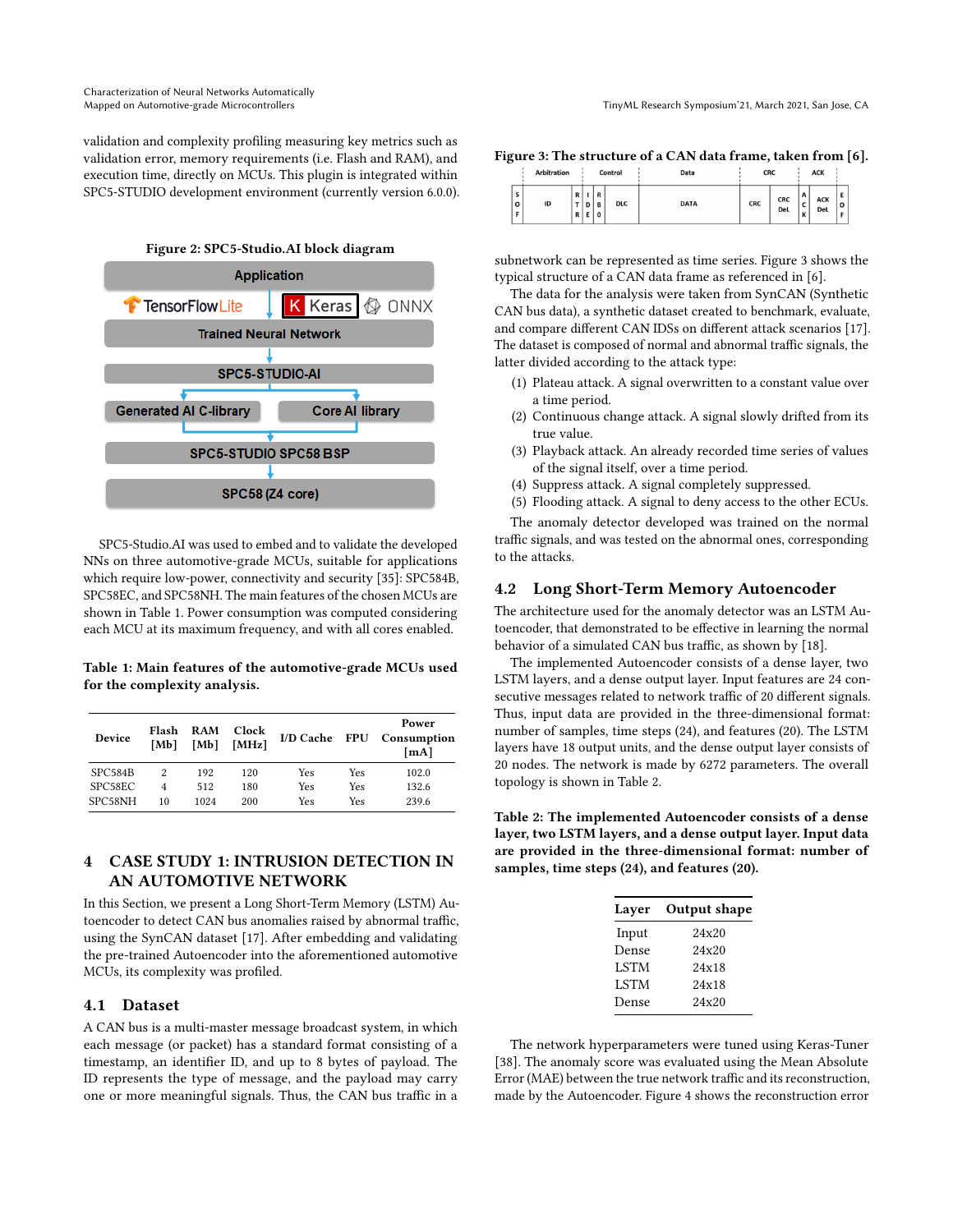(MAE) obtained on each attack type test set, with green representing normal CAN bus traffic and red malicious one. For all the attack types, the mean precision and recall are 0.86 and 0.81, respectively.

## <span id="page-3-0"></span>5 CASE STUDY 2: CAPACITY ESTIMATION IN LITHIUM-ION RECHARGEABLE **BATTERIES**

In this Section, we present a Convolutional Neural Network (CNN) LSTM architecture to predict the maximum releasable capacity of Li-Ion batteries, using the datasets made available by NASA [\[33\]](#page-5-26). After embedding and validating the pre-trained NN into the aforementioned automotive MCUs, its complexity was profiled.

### 5.1 Dataset

The data were extracted from one of the Li-Ion battery datasets made available by NASA Ames Prognostics Center of Excellence (PCoE) database [\[33\]](#page-5-26). In all the experiments, Li-Ion rechargeable batteries were run through impedance, charge, and discharge operational profiles, measuring battery impedance, temperature, voltage, current, and capacity. Due to the greater variability of discharge experimental conditions, which implies a greater complexity of the estimation, in the analysis only discharge cycles have been considered. The battery capacity can be obtained starting from a fully charged battery and integrating the discharge current over time, until it reaches a certain threshold voltage [\[21\]](#page-5-27). Considering that the discharge may not be complete in real-world conditions, only some samples for each discharge cycle were selected. Output current, battery terminal voltage, temperature, and the time difference between samples were selected as model features. The capacity value corresponding to each discharge cycle was used as target for the prediction. Different batteries were used for the testing and training phases, thus getting closer to a real use case. During the training phase, a validation set was used to evaluate the loss function and to tune the parameters (hold-out method) [\[3\]](#page-5-28).

## 5.2 Convolutional and Long Short-Term Memory Network

The architecture used for estimating the maximum releasable capacity was a CNN LSTM. In fact, the CNN structure allows the extraction of significant patterns from time series by reducing noise [\[4\]](#page-5-29), and its temporal and spatial structure is particularly suitable for learning complex input features [\[20\]](#page-5-30). Among Recurrent Neural Networks (RNNs), the LSTM architecture has been very successful with the long-term dependencies of time series [\[19,](#page-5-31) [36\]](#page-6-6). Moreover, while standard RNNs experience the vanishing gradient problem, LSTM networks can overcome it.

The input data are provided in the format that CNN expects, i.e. the three-dimensional one: number of samples, time steps (20), and features (4). The convolutional layer is initialized with 32 filters, of size 4x4, and it uses the ReLu activation function after output normalization. A max pooling layer is added to summarize the input features. Then, an LSTM layer with 32 output units [\[40\]](#page-6-7) and with TanH activation function is used. The output is given by the dense single node output layer. The network is made by 8961 parameters. The developed CNN LSTM architecture is shown in Figure [5.](#page-4-1)

Adaptive Moment Estimation (Adam) optimization algorithm was used to train the network, and the Mean Squared Error (MSE) was the chosen loss function to minimize. Features were scaled using MinMaxScaler, which preserves the shape of the original distribution [\[16\]](#page-5-32). The capacity estimation error is computed using the MAE. Due to the randomness present during the training procedure (e.g. random weights initialization in NNs), at each run the results can be different. Thus, the model was trained and tested 10 times, each time using a different value for the pseudo-random number generator. The mean MAE obtained is 0.0434, below the EVs acceptable SOH error range of  $\pm 0.05$  [\[39\]](#page-6-8). The capacity estimation results of the CNN LSTM together with the ground truth values are shown in Figure [6.](#page-4-2) Further analysis has been made on the aforementioned dataset comparing different ML models [\[8\]](#page-5-17), but it is out of the scope of this paper.

## <span id="page-3-1"></span>6 COMPLEXITY PROFILING

The proposed NNs were evaluated with three automotive-grade MCUs (i.e., SPC584B, SPC58EC, and SPC58NH). The AI plug-in of the SPC5-STUDIO allowed the analysis of their performances in terms of Flash [Kb], Random Access Memory (RAM) [Kb], and average inference time [ms]. Tables [3](#page-3-3) and [4](#page-3-4) show the results obtained, for each NN.

<span id="page-3-3"></span>Table 3: Flash [Kb], RAM [Kb], and average inference time [ms] required by the LSTM Autoencoder, for each MCU.

| Device  |       |      | Flash [Kb] RAM [Kb] Average inference time [ms] |
|---------|-------|------|-------------------------------------------------|
| SPC584B | 24.92 | 4.05 | 11                                              |
| SPC58EC | 24.92 | 4.05 | 8                                               |
| SPC58NH | 24.92 | 4.05 | h                                               |

<span id="page-3-4"></span>Table 4: Flash [Kb], RAM [Kb], and average inference time [ms] required by the CNN LSTM, for each MCU.

| Device  |       | Flash [Kb] RAM [Kb] | Average inference time [ms] |
|---------|-------|---------------------|-----------------------------|
| SPC584B | 35.13 | 2.25                | 6.34                        |
| SPC58EC | 35.13 | 2.25                | 4.38                        |
| SPC58NH | 35.13 | 2.25                | 3.86                        |

Note that only the average inference time differs between the MCUs, since it decreases linearly as the clock frequency increases. Flash, RAM, and the average run time percentages are shown in Figures [7](#page-5-33) and [8,](#page-5-34) for each layer of each model. Due to its greater complexity, the LSTM layer is the most expensive both in terms of Flash (%), RAM (%), and average execution time (%), for both the architectures. The validation of the NNs was run on each of the chosen MCUs with 100% cross-accuracy, which uses the outputs of the original model as ground truth values for those of the C-model.

## <span id="page-3-2"></span>7 CONCLUSION

In this work, we presented a framework for the implementation of Neural Network-based models on automotive-grade MCUs, applied to two applications of interest: intrusion detection on the CAN bus,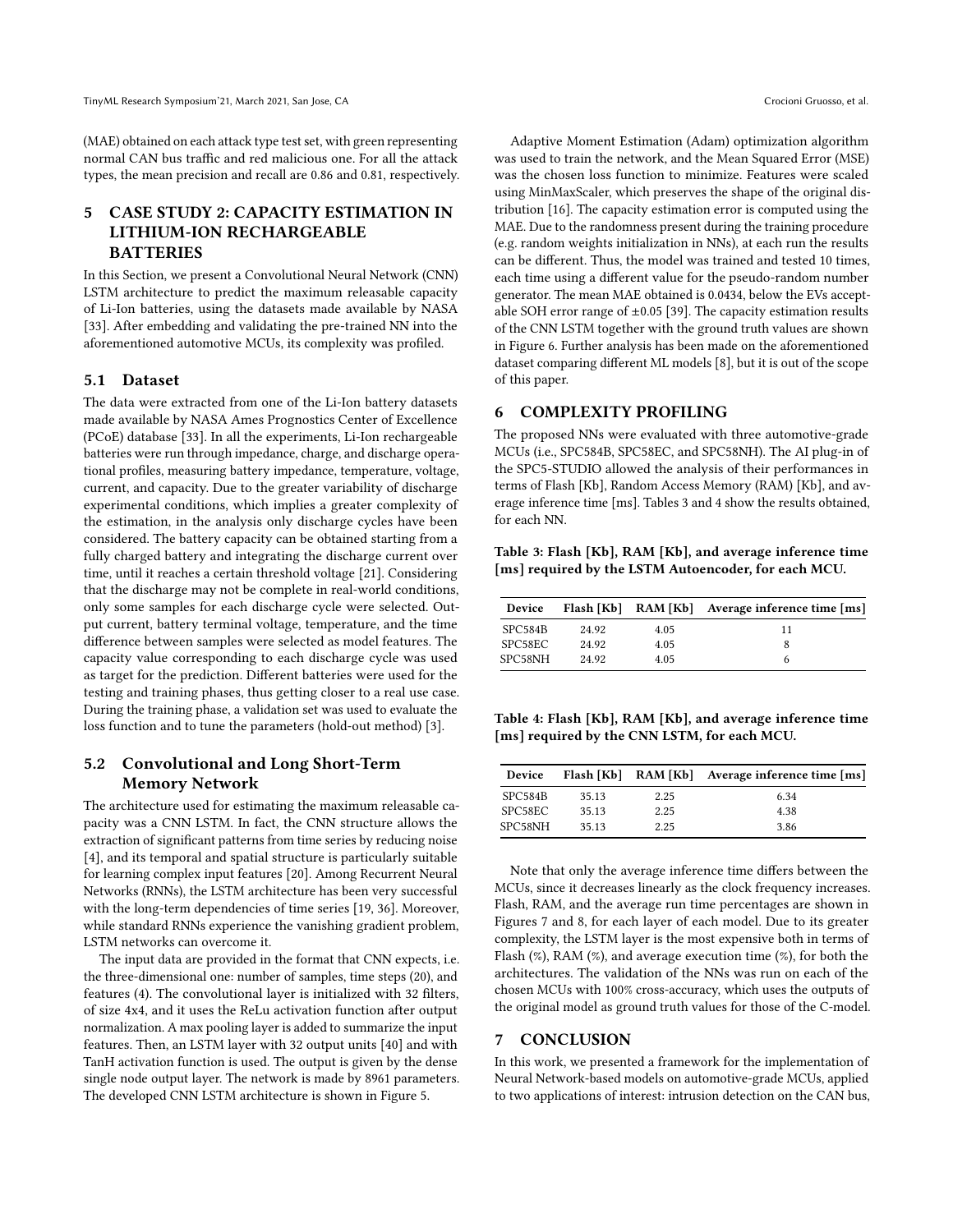

<span id="page-4-0"></span>Figure 4: LSTM Autoencoder reconstruction error (MAE) on each attack type test set, with green representing normal CAN bus traffic and red malicious CAN bus traffic.

<span id="page-4-1"></span>Figure 5: The implemented CNN-LSTM Architecture consists of a 1D convolutional layer, a max pooling layer, a LSTM layer, and a dense output layer. Input data are provided in the three-dimensional format: number of samples, time steps (20), and features (4).



<span id="page-4-2"></span>Figure 6: Capacity estimation results for CNN LSTM versus ground truth values.



and residual capacity estimation in Li-Ion batteries. The models training phases took place offline, and the pre-trained architectures were embedded on three automotive-grade MCUs, designed to deliver longevity, safety, and data integrity. The models were

tested and validated, demonstrating their effectiveness, and their complexity on the MCUs was profiled. Future works will focus on implementing the models taking into account the safety requirements of embedded automotive applications.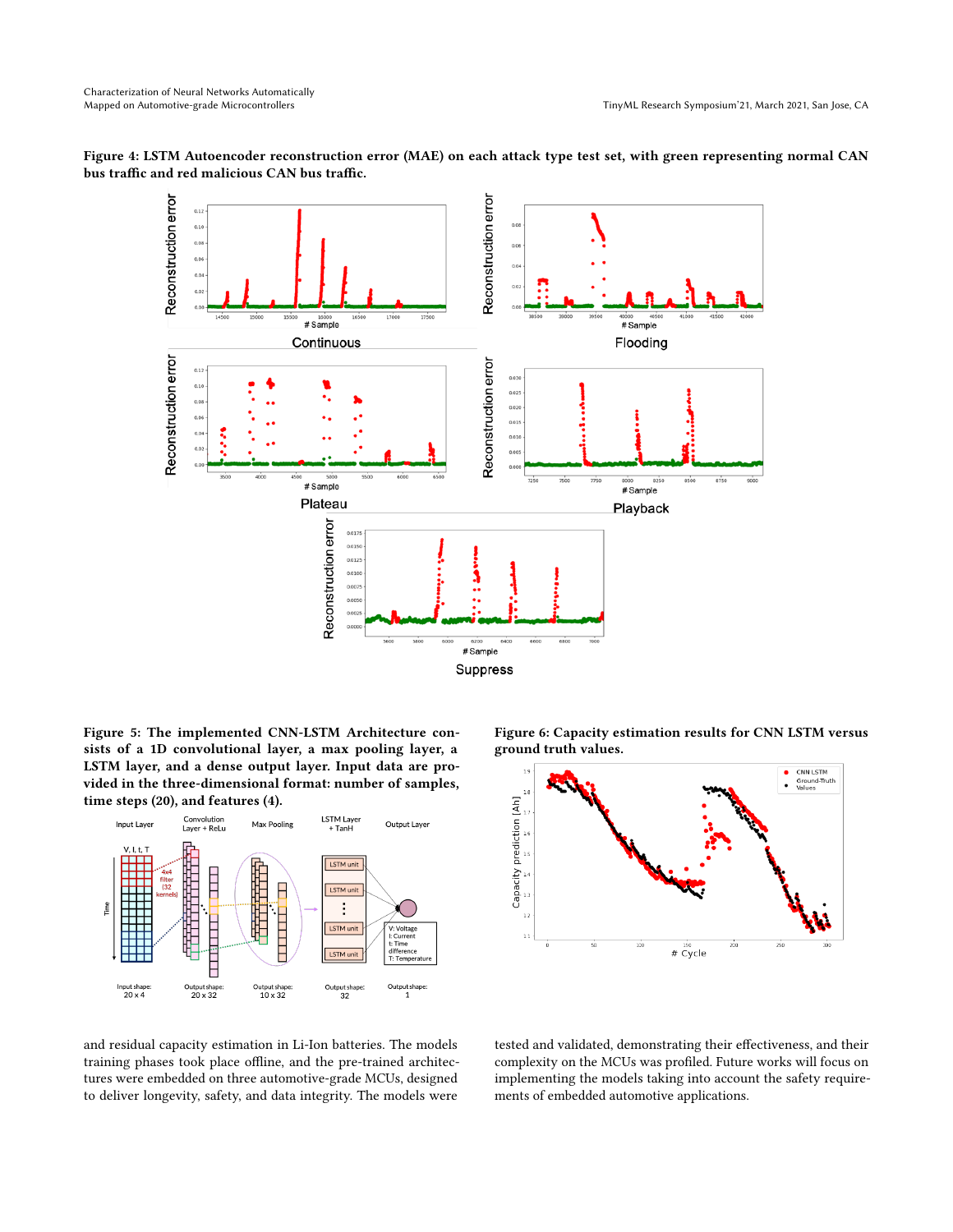<span id="page-5-33"></span>Figure 7: Flash, RAM, and average execution time percentages obtained for each LSTM Autoencoder layer.



<span id="page-5-34"></span>Figure 8: Flash, RAM, and average execution time percentages obtained for each CNN LSTM layer.



#### **REFERENCES**

- <span id="page-5-2"></span>[1] D. Anguita, A. Ghio, S. Pischiutta, and S. Ridella. 2007. A Hardware-friendly Support Vector Machine for Embedded Automotive Applications. In 2007 International Joint Conference on Neural Networks. IEEE, New York, USA, 1360–1364. <https://doi.org/10.1109/IJCNN.2007.4371156>
- <span id="page-5-13"></span>[2] L. Bascetta, G. Gruosso, and G. S. Gajani. 2018. Analysis of Electrical Vehicle behavior from real world data: a V2I Architecture. In 2018 International Conference of Electrical and Electronic Technologies for Automotive, AEIT (Ed.). IEEE, Milano-Italy, 1–4.<https://doi.org/10.23919/EETA.2018.8493203>
- <span id="page-5-28"></span>[3] Christopher M. Bishop. 1995. Neural Networks for Pattern Recognition. Oxford University Press, Inc., USA, 1–372.
- <span id="page-5-29"></span>[4] Anastasia Borovykh, Sander Bohte, and Cornelis W. Oosterlee. 2017. Conditional Time Series Forecasting with Convolutional Neural Networks. [http://arxiv.org/](http://arxiv.org/abs/1703.04691) [abs/1703.04691](http://arxiv.org/abs/1703.04691) arXiv: 1703.04691.
- <span id="page-5-22"></span>[5] Ephrem Chemali. 2018. Intelligent State-of-Charge and State-of-Health Estimation Framework for Li-Ion Batteries in Electrified Vehicles Using Deep Learning Techniques. Ph.D. Dissertation. MC Master University, Canada.
- <span id="page-5-24"></span>[6] Kyong-Tak Cho and Kang G. Shin. 2016. Fingerprinting Electronic Control Units for Vehicle Intrusion Detection. In Proceedings of the 25th USENIX Conference on Security Symposium (Austin, TX, USA) (SEC'16). USENIX Association, USA, 911–927.
- <span id="page-5-18"></span>[7] Yohwan Choi, Seunghyoung Ryu, Kyungnam Park, and Hongseok Kim. 2019. Machine Learning-Based Lithium-Ion Battery Capacity Estimation Exploiting Multi-Channel Charging Profiles. IEEE Access 7 (2019), 75143–75152.
- <span id="page-5-17"></span>[8] G. Crocioni, D. Pau, J. Delorme, and G. Gruosso. 2020. Li-Ion Batteries Parameter Estimation With Tiny Neural Networks Embedded on Intelligent IoT Microcontrollers. IEEE Access 8 (2020), 122135–122146. [https://doi.org/10.1109/ACCESS.](https://doi.org/10.1109/ACCESS.2020.3007046)

[2020.3007046](https://doi.org/10.1109/ACCESS.2020.3007046)

- <span id="page-5-6"></span>[9] Kevin Daimi, M. Saed, Scott Bone, and J. Robb. 2016. Securing Vehicle's Electronic Control Units. In ICNS 2016.
- <span id="page-5-1"></span>[10] Robert David, Jared Duke, Advait Jain, Vijay Janapa Reddi, Nat Jeffries, Jian Li, Nick Kreeger, Ian Nappier, Meghna Natraj, Shlomi Regev, Rocky Rhodes, Tiezhen Wang, and Pete Warden. 2020. TensorFlow Lite Micro: Embedded Machine Learning on TinyML Systems. arXiv[:2010.08678](https://arxiv.org/abs/2010.08678)
- <span id="page-5-19"></span>[11] EEMB Co., Ltd. 2010. Lithium-ion Battery DATA SHEET. EEMB Co., Ltd. Battery Model: LIR18650 2600mAh.
- <span id="page-5-20"></span>[12] Alexander Farmann, Wladislaw Waag, Andrea Marongiu, and Dirk Uwe Sauer. 2015. Critical review of on-board capacity estimation techniques for lithium-ion batteries in electric and hybrid electric vehicles. Journal of Power Sources 281 (May 2015), 114–130.
- <span id="page-5-14"></span>[13] G.S. Gajani, L. Bascetta, and G. Gruosso. 2019. Data-driven approach to model electrical vehicle charging profile for simulation of grid integration scenarios. IET Electrical Systems in Transportation 9, 4 (2019), 168–175. [https://doi.org/10.](https://doi.org/10.1049/iet-est.2019.0002) [1049/iet-est.2019.0002](https://doi.org/10.1049/iet-est.2019.0002) cited By 2.
- <span id="page-5-8"></span>Robert Bosch GmbH. 1991. CAN Specification, Version 2.0. Bosh.
- <span id="page-5-9"></span>[15] Andy Greenberg. 2015. Hackers Remotely Kill a Jeep on the Highway—With Me in It. https://www.wired.com/2015/07/hackers-remotely-kill-jeep-highway/. Accessed on 19 October 2020.<br>[16] Jeff Hale. 2019. Scale,
- <span id="page-5-32"></span>Scale, Standardize, or Normalize with Scikit-Learn. [http://towardsdatascience.com/scale-standardize-or-normalize-with-scikit](http://towardsdatascience.com/scale-standardize-or-normalize-with-scikit-learn-6ccc7d176a02)[learn-6ccc7d176a02,](http://towardsdatascience.com/scale-standardize-or-normalize-with-scikit-learn-6ccc7d176a02) Accessed on 31 October 2019.
- <span id="page-5-23"></span>[17] M. Hanselmann, T. Strauss, K. Dormann, and H. Ulmer. 2020. CANet: An Unsupervised Intrusion Detection System for High Dimensional CAN Bus Data. IEEE Access 8 (2020), 58194–58205.
- <span id="page-5-25"></span>[18] M. Hanselmann, T. Strauss, K. Dormann, and H. Ulmer. 2020. CANet: An Unsupervised Intrusion Detection System for High Dimensional CAN Bus Data. IEEE Access 8 (2020), 58194–58205.<https://doi.org/10.1109/ACCESS.2020.2982544>
- <span id="page-5-31"></span>[19] Sepp Hochreiter and Jürgen Schmidhuber. 1997. Long Short-Term Memory. Neural Comput. 9, 8 (Nov. 1997), 1735–1780. [https://doi.org/10.1162/neco.1997.9.](https://doi.org/10.1162/neco.1997.9.8.1735) [8.1735](https://doi.org/10.1162/neco.1997.9.8.1735)
- <span id="page-5-30"></span>[20] M. Ibrahim, M. Torki, and M. ElNainay. 2018. CNN based Indoor Localization using RSS Time-Series. In 2018 IEEE Symposium on Computers and Communications (ISCC). IEEE, New york, 01044–01049.<https://doi.org/10.1109/ISCC.2018.8538530>
- <span id="page-5-27"></span>[21] Angel Kirchev. 2015. Chapter 20 - Battery Management and Battery Diagnostics. In Electrochemical Energy Storage for Renewable Sources and Grid Balancing. Elsevier, Amsterdam, 411 – 435.
- <span id="page-5-7"></span>[22] J. Li. 2016. CANsee-An Automobile Intrusion Detection System.
- <span id="page-5-11"></span>[23] S.-F. Lokman, A.T. Othman, and M.-H. Abu-Bakar. 2019. Intrusion detection system for automotive Controller Area Network (CAN) bus system: a review. Eurasip Journal on Wireless Communications and Networking 2019, 1 (2019), 1–17. <https://doi.org/10.1186/s13638-019-1484-3>
- <span id="page-5-3"></span>[24] A. Luckow, K. Kennedy, M. Ziolkowski, E. Djerekarov, M. Cook, E. Duffy, M. Schleiss, B. Vorster, E. Weill, A. Kulshrestha, and M. C. Smith. 2018. Artificial Intelligence and Deep Learning Applications for Automotive Manufacturing. In 2018 IEEE International Conference on Big Data (Big Data). IEEE, New York, USA, 3144–3152.<https://doi.org/10.1109/BigData.2018.8622357>
- <span id="page-5-12"></span>[25] V. Marano, S. Onori, Y. Guezennec, G. Rizzoni, and N. Madella. 2009. Lithium-ion batteries life estimation for plug-in hybrid electric vehicles. In 2009 IEEE Vehicle Power and Propulsion Conference. IEEE, Dearborn, MI, 536–543.
- <span id="page-5-10"></span>[26] C Miller and C. Valasek. 2015. Remote exploitation of an unaltered passenger vehicle.
- <span id="page-5-0"></span>[27] Matiur Rahman Minar and Jibon Naher. 2018. Recent Advances in Deep Learning: An Overview. CoRR (2018). arXiv[:1807.08169](https://arxiv.org/abs/1807.08169)
- <span id="page-5-21"></span>[28] Minxin Zheng, Bojin Qi, and Hongjie Wu. 2008. A Li-ion battery management system based on CAN-bus for electric vehicle. In 2008 3rd IEEE Conference on Industrial Electronics and Applications. IEEE, Singapore, 1180–1184.
- <span id="page-5-4"></span>[29] S. Moon, M. Min, J. Nam, J. Park, D. Lee, and D. Kim. 2017. Drowsy Driving Warning System Based on GS1 Standards with Machine Learning. In 2017 IEEE International Congress on Big Data (BigData Congress). IEEE, New York, USA, 289–296.<https://doi.org/10.1109/BigDataCongress.2017.44>
- <span id="page-5-5"></span>[30] Yedu C. Nair, Sachin Kumar, and K. P. Soman. 2017. Real-Time Automotive Engine Fault Detection and Analysis Using BigData Platforms. In Proceedings of the 5th International Conference on Frontiers in Intelligent Computing: Theory and Applications. Springer Singapore, Singapore, 507–514.
- <span id="page-5-15"></span>[31] Y. Nishi. 2001. Lithium ion secondary batteries; past 10 years and the future. Journal of Power Sources 100 (2001), 101–106. [https://doi.org/10.1016/S0378-](https://doi.org/10.1016/S0378-7753(01)00887-4) [7753\(01\)00887-4](https://doi.org/10.1016/S0378-7753(01)00887-4)
- <span id="page-5-16"></span>[32] H. Rahimi-Eichi, U. Ojha, F. Baronti, and M. Chow. 2013. Battery Management System: An Overview of Its Application in the Smart Grid and Electric Vehicles. IEEE Industrial Electronics Magazine 7, 2 (June 2013), 4–16. [https://doi.org/10.](https://doi.org/10.1109/MIE.2013.2250351) [1109/MIE.2013.2250351](https://doi.org/10.1109/MIE.2013.2250351)
- <span id="page-5-26"></span>[33] B. Saha and K. Goebel. 2019. Battery Data Set, NASA Ames Prognostics Data Repository. Dataset number 5, [http://ti.arc.nasa.gov/project/prognostic](http://ti.arc.nasa.gov/project/prognostic-datarepository)[datarepository,](http://ti.arc.nasa.gov/project/prognostic-datarepository) Accessed on 10 October 2019.